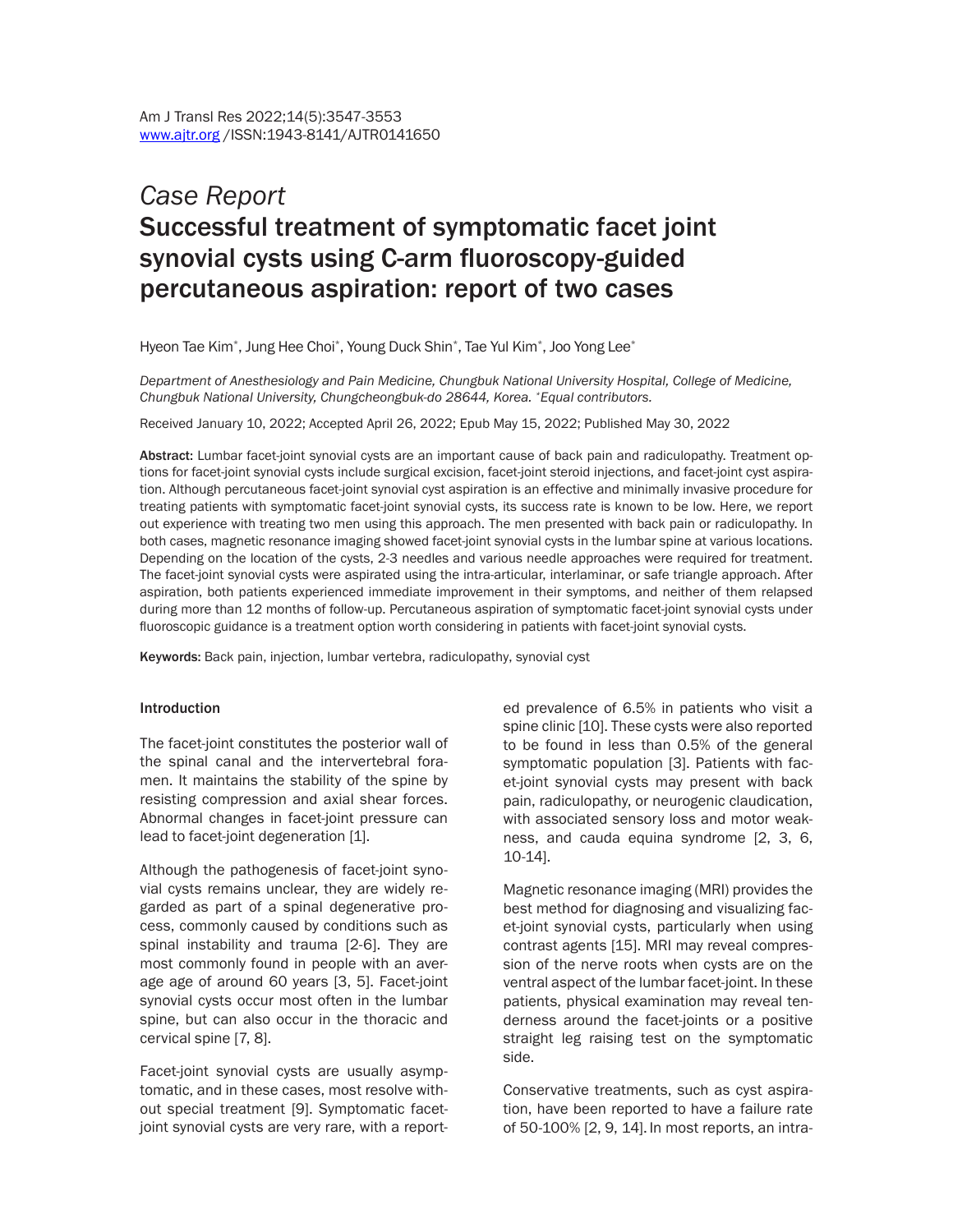articular approach was used for cyst aspiration [2, 9]. However, it is rarely the case that an interlaminar approach or the safe triangle approach, using two or more needles, would be used for successful aspiration of a cyst under C-arm fluoroscopic guidance. Nevertheless, here we report our experience of successful percutaneous aspiration of facet-joint cysts in two patients, using an interlaminar approach or the safe triangle approach under C-arm fluoroscopic guidance. We also report the course of the disease and the treatment outcomes of these two patients.

## Case report

This study was approved by our Hospital Clinical Research Review Committee (approval number 2019-12-035-001). Both patients provided written informed consent for the publication of their data.

## *Case 1*

A 58-year-old man (168 cm, 55 kg) visited the anesthesiology department as an outpatient with complaints of pain in the back and left leg after bowling 2 weeks prior to presentation. He had no history of surgery or any related procedure to the back or spine. The pain was exacerbated by walking or standing up, with a visual analogue scale (VAS) score of 7-8. It was associated with a stretching sensation and numbness on the lateral part of the left thigh. Physical examination revealed tenderness around the left L5-S1 facet-joint region and a positive straight leg raising test in the left leg.

An L-spine MRI revealed osteoarthritis of the facet-joints and a cystic lesion on the ventral aspect of the left L5-S1 facet. The size of the cyst was  $6.8 \times 8.5 \times 14$  mm (Figure 1). There were no other lesions that could have been responsible for his symptoms. Conservative treatments, such as analgesics and physiotherapy, were trialed, but there was no significant improvement. Facet-joint steroid injections were administered, but his symptoms persisted. Because the patient did not want to undergo surgical treatment, cyst aspiration through a facet-joint injection was planned.

The patient was placed in the prone position on a procedure table. A 25-G Quincke needle was used to inject contrast agent into the L5-S1

facet-joint, but the facet-joint cyst was not visible on the contrast-enhanced image. A second attempt to identify the cyst was made by inserting another 25-G Quincke needle into the L5-S1 facet-joint. The shape and location of the facetjoint cyst then became visible on a contrastenhanced image. An attempt to aspirate the cyst using the two 25-G Quincke needles was not successful.

A second attempt at aspiration was made by inserting a 22-G Quincke needle directly into the facet-joint synovial cyst, using the interlaminar approach; this time, approximately 2 ml of a turbid fluid was aspirated. Following aspiration, the contrast enhancement of the cyst disappeared. The procedure was concluded by injecting 5 mg of dexamethasone through the 22-G needle inserted into the site of the cyst (Figure  $1$ ).

After the procedure, the patient was observed for 3 hours in the recovery room. In the absence of neurological side effects, he was discharged. When the patient visited the hospital as an outpatient a week later, the pain he had experienced in the waist and left leg had completely resolved, and his VAS score was 0. Follow-up observation was performed after 2 weeks, and the patient did not show any signs of aggravation or recurrence during a 14-month follow-up period.

## *Case 2*

A 60-year-old man (176 cm, 77 kg) complained of back pain, with a VAS score of 7-8 and a stretching sensation and numbness from the lateral side of the right thigh to the calf. Physical examination revealed a positive straight leg raising test in the right leg. The patient's L-spine MRI revealed cystic lesions at the ventral aspect of the right facet-joint at the L5-S1 level, and a possible right L5 nerve root compression. The size of the cyst was  $5.7 \times 8.7 \times$ 4.8 mm (Figure 2). Intra-articular and transforaminal epidural steroid injections were administered, but his symptoms persisted. Therefore, cyst aspiration was planned.

After a 25-G Quincke needle was used to inject contrast into the L5-S1 facet-joint, the shape and location of the facet-joint cyst became visible on a contrast-enhanced image. An attempt to aspirate the cyst was made, but failed.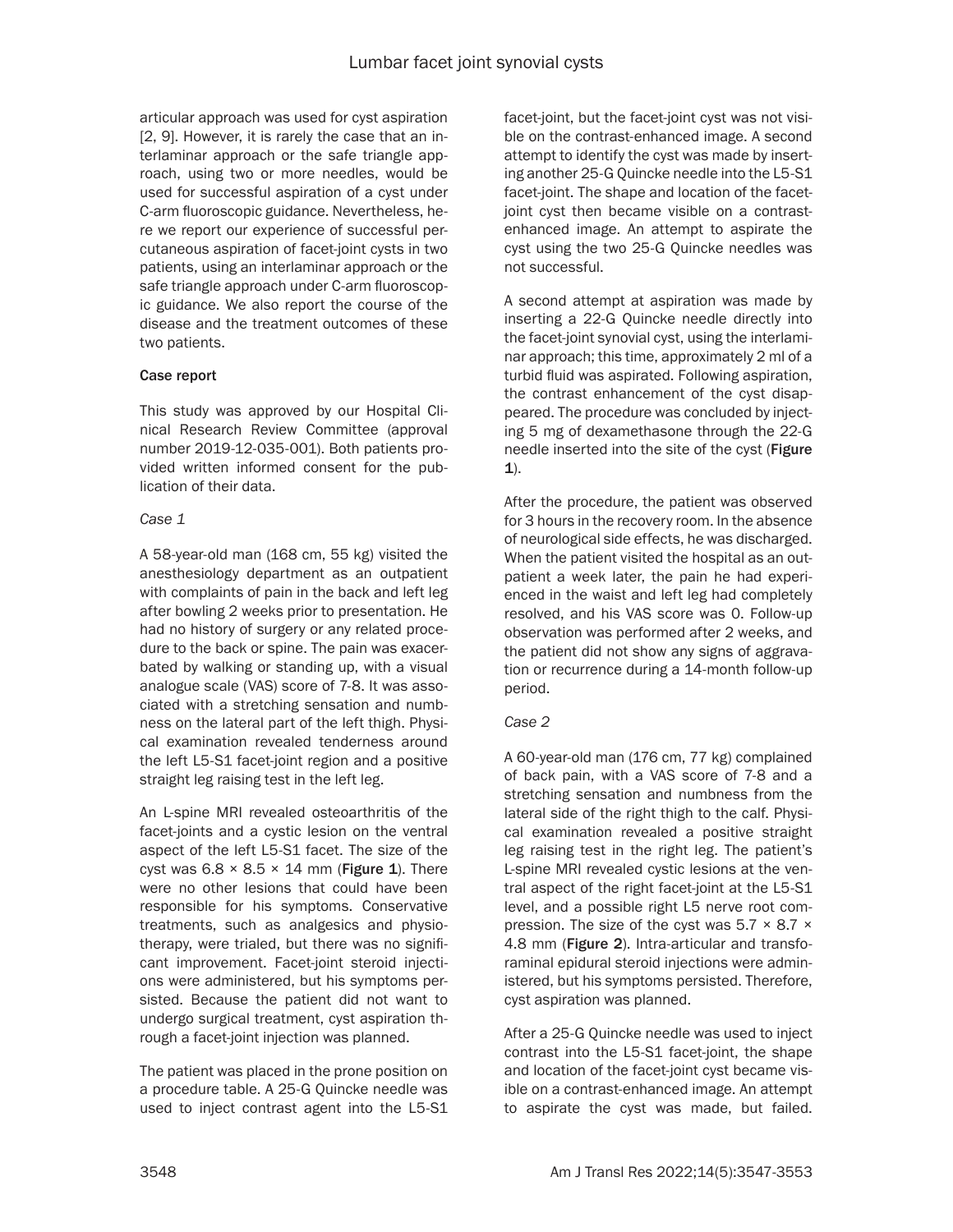

Figure 1. Case 1 magnetic resonance images (A, B) and C-arm fluoroscopic views (C, D). (A, B) Axial and sagittal MRI images of the lumbar spine demonstrating an intraspinal facet joint cyst located in the left L5/S1 facet region. The cyst measured 14.0 × 6.8 × 8.5 mm. (C, D) Coronal fluoroscopic images of the L5/S1 facet region showing three needles (two 25-G, one 22-G) inserted by intra-articular and interlaminar approaches. (C) An intraspinal facet joint cyst filled with dye (pre-aspiration) was seen at the L5/S1 level. (D) The same facet joint after aspiration of the cyst.

Another aspiration attempt was made using a 22-G Quincke needle inserted directly into the facet-joint cyst using the safety triangle approach. This allowed aspiration of approximately 0.5 ml of a turbid liquid. After aspiration, the contrast enhancement of the cyst disappeared. Next, 2.5 mg of dexamethasone was injected through the 22-G needle inserted at the site of the cyst (Figure 2).

When the patient visited the hospital as an outpatient a week later, the pain and altered sensation he had experienced in the waist, right thigh, and right calf had almost completely resolved, and his VAS score had decreased to 1-2. During the 12-month follow-up, the patient did not show any signs of aggravation or recurrence.

## **Discussion**

We report the disease course and treatment outcomes of two patients in whom percutaneous aspirations of facet-joint cysts were per-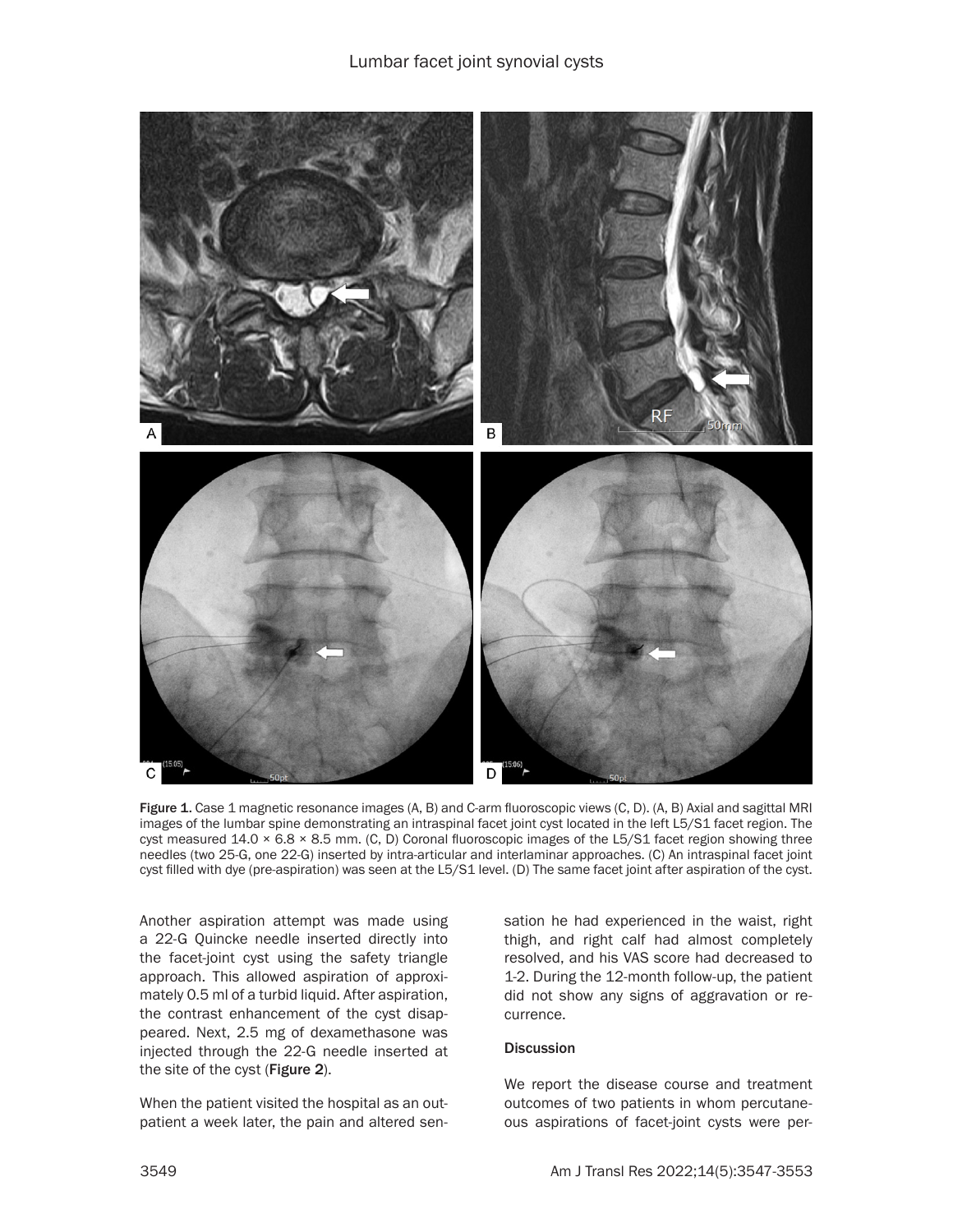

Figure 2. Case 2 magnetic resonance images (A, B) and C-arm fluoroscopic views (C, D). (A, B) Axial and sagittal MRI images of the lumbar spine demonstrating a facet joint cyst at the L5/S1 level measuring  $5.7 \times 8.7 \times 4.8$  mm, with associated compression of the right L5 nerve root. (C, D) Sagittal fluoroscopic images demonstrating the L5/ S1 facet joint cyst. Two needles (one 25-G, one 22-G) were inserted using the intra-articular and safe triangle approaches to aspirate the facet joint cyst. (C) A facet joint cyst filled with dye (pre-aspiration) was seen at the L5/S1 level. (D) The same facet joint after aspiration of the cyst.

formed successfully under fluoroscopic guidance. Although no standards or guidelines have been established to guide clinicians in this treatment, several methods are currently employed for the treatment of symptomatic synovial cysts.

In rare cases, synovial cysts are reported to resolve spontaneously [16], but the first line of treatment is surgical excision, with or without segmental fusion. This is generally considered to be the gold standard for the treatment of symptomatic synovial cysts, due to the high recurrence rate and poor outcomes achieved by conservative treatment.

Surgical decompression has been reported to improve symptoms in most patients with symptomatic synovial cysts [17]. However, back pain recurred in approximately 20% of patients, and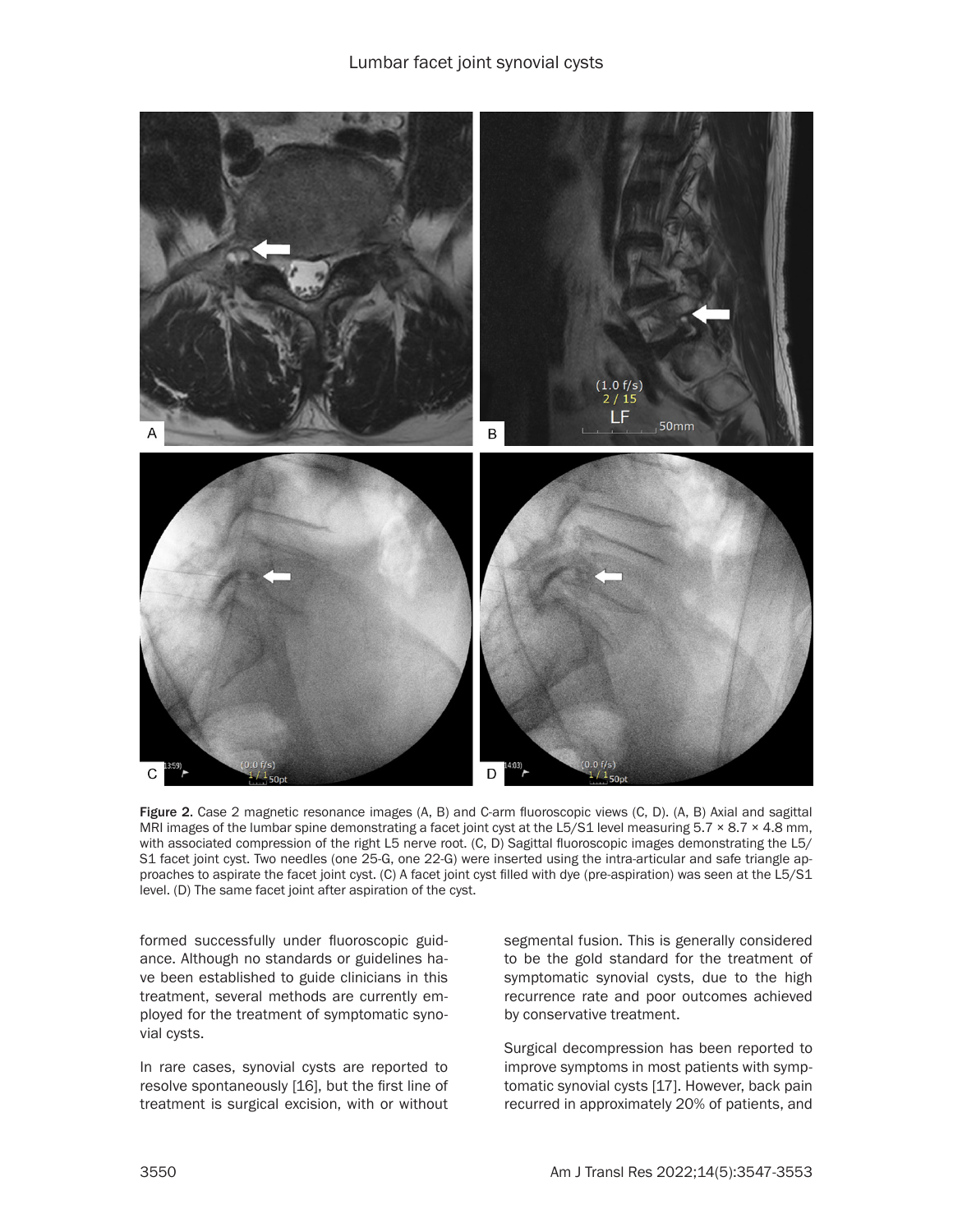cysts recurred in 1.8% [17]. It has been reported that, although micro-decompression for symptomatic synovial cysts relieved preoperative pain/symptoms in 88% of patients, additional surgery was required in 15% of patients [18].

Van Dijke et al. [12] performed surgical excisions without segmental fusion in patients with symptomatic synovial cysts; nevertheless, some patients complained of persistent symptoms, including back pain (7.6%) and radiculopathy (9.4%). When they performed surgical excisions with segmental fusion, symptoms such as back pain (12%) and radiculopathy (5.6%) still persisted in some patients. Reviewing reoperation rates due to recurrence revealed that surgical excision without segmental fusion had a reoperation rate of 8.8%, while surgical excision with segmental fusion had a reoperation rate of 2.2%.

Furthermore, surgical treatment is associated with a risk of complications, such as cerebrospinal fluid leak, discitis, epidural hematoma, seroma requiring drainage, and general anesthesia complications [11].

There have been reports that facet-joint steroid injections can lead to cyst regression and resolution, both clinically and radiologically [19, 20]. However, these studies also reported that 3667% of cases had unsatisfactory clinical outcomes, so that, eventually, surgical treatment was required in some cases.

Additionally, Hyun et al. reported the successful removal of a symptomatic facet-joint cyst using epiduroscopy (a non-operative treatment) [21]. This procedure involved rupturing cysts using the tip of the epiduroscope.

Facet-joint synovial cyst aspiration is known to be a safe, effective, and minimally invasive procedure for the treatment of facet-joint synovial cysts [13]. However, it has a very high failure rate. Even pain specialists are reported to have a failure rate of 50-100% when attempting to aspirate a cyst [2, 7, 9, 14]. The reasons for aspiration failure vary. First, it may be due to technical problems, such as a highly degenerated facet-joints [22] or the location of the cyst. Second, it may be due to the relative ball-valve effect caused by negative pressure during the first aspiration attempt [22]. Third, the facetjoint synovial cyst is pathologically categorized as a serosanguinous fluid involving gelatinous materials [14], and the viscosity of gelatinous cysts makes aspiration more difficult.

Our patients did not want to undergo surgical treatment. Therefore, we attempted a nonoperative, simple procedure that required minimal exertion and cost to manage these patients with facet-joint cysts, as an alternative to surgical treatment. In our study, the average procedure time was 10 min and the average medical cost for treating the cyst was only \$45 (USD), which was borne by the patients. The duration of hospital stay was also limited to only a few hours.

Case 1 required three needles, which was the highest number of needles used in both cases. The cyst was located on the ventral aspect of the facet-joint, and it was not visible on a contrast-enhanced image after using a single intra-articular contrast injection. After a second needle was inserted intra-articularly, the location of the cyst became visible on the contrastenhanced image; however, aspiration was still not possible. Therefore, another needle was used by the interlaminar approach to aspirate the cyst (Figure  $1$ ).

Case 2 was unusual. Almost all symptomatic facet-joint synovial cysts are located within the intraspinal space or neural foramen. Symptomatic far-lateral extraspinal synovial cysts are rarely reported [24]. Although the safe triangle approach is the most suitable method to access cysts located in these sites, to the best of our knowledge, there are no reports of such cases to date (Figure 2).

In summary, the cases reported here demonstrate that it is possible to treat patients successfully when they present at a pain clinic with facet-joint synovial cysts, using simple procedures, at minimal cost. In addition, depending on their location and sizes, cysts can be aspirated using various approaches.

One limitation of this case series was that post-procedure imaging was not performed, as the patients experienced significant improvements in symptoms after undergoing the various procedures and did not want follow-up MRI. Nevertheless, we postulate that follow-up MRIs are necessary to evaluate the size of the cysts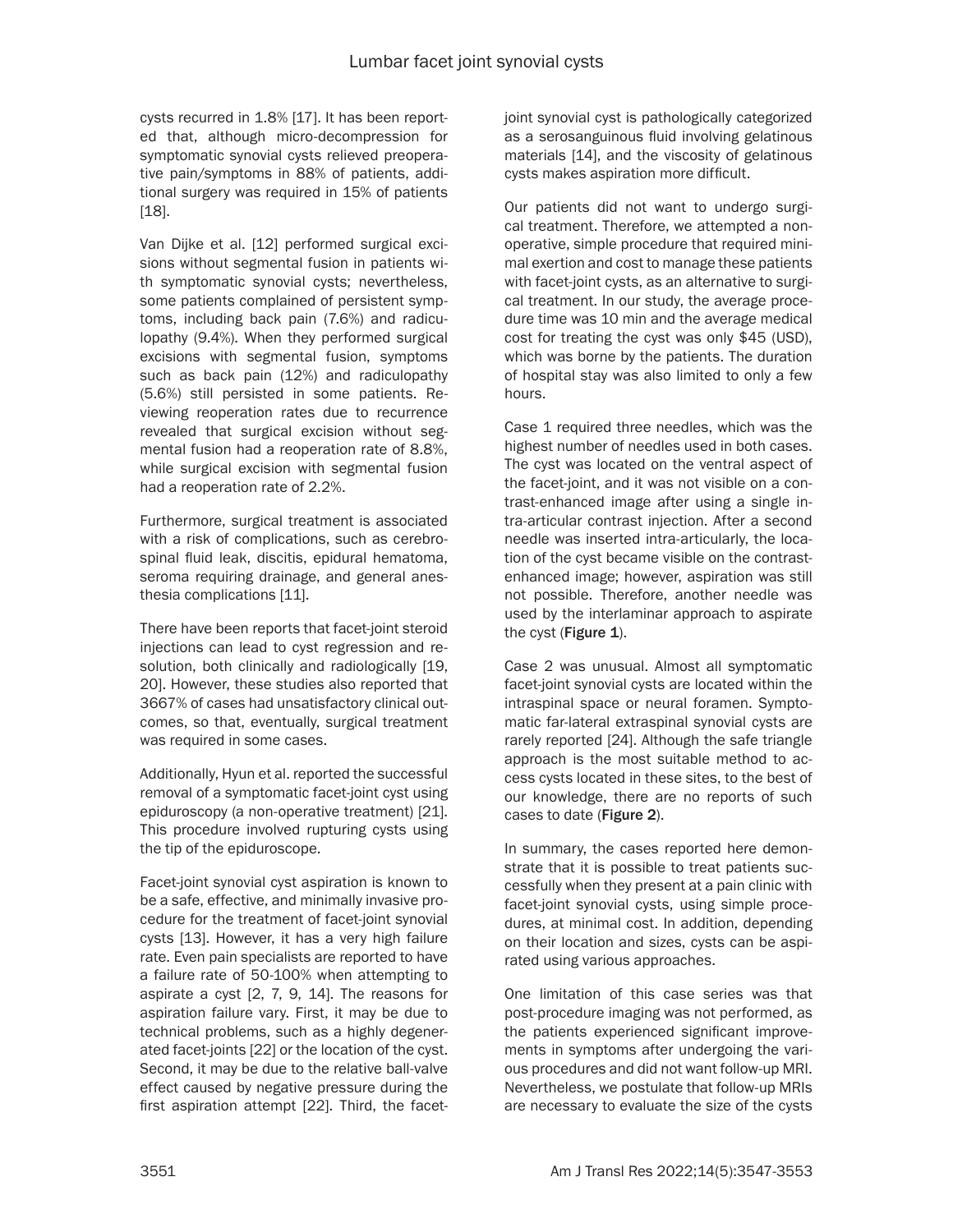and to confirm their complete resolution. Additionally, long-term follow-up may be needed to determine recurrence rate.

Our study indicated that aspiration under percutaneous C-arm fluoroscopic guidance is a treatment option for symptomatic facet-joint synovial cysts that is worth considering, and has the advantages of a shorter treatment time, shorter length of hospital stay, lower medical cost, less blood loss, and low radiation exposure. It is a suitable alternative for patients with facet-joint synovial cysts who do not want to undergo surgical treatment.

### Disclosure of conflict of interest

None.

Address correspondence to: Dr. Joo Yong Lee, Department of Anesthesiology and Pain Medicine, Chungbuk National University Hospital, College of Medicine, Chungbuk National University, 776, 1 Sunhwan-ro, Seowon-Gu, Cheongju 28644, Chungbuk, Korea. Tel: +82-010-4454-3384; Fax: +82-43-272- 0264; E-mail: ljy3384@naver.com

### References

- [1] Zhao X and Yuan W. Biomechanical analysis of cervical range of motion and facet contact force after a novel artificial cervical disc replacement*.* Am J Transl Res 2019; 11: 3109- 3115.
- [2] Shah RV and Lutz GE. Lumbar intraspinal synovial cysts: conservative management and review of the world's literature. Spine J 2003; 3: 479-488.
- [3] Khan AM and Girardi F. Spinal lumbar synovial cysts. Diagnosis and management challenge. Eur Spine J 2006; 15: 1176-1182.
- [4] Howington JU, Connolly ES and Voorhies RM. Intraspinal synovial cysts: 10-year experience at the Ochsner Clinic. J Neurosurg 1999; 91 Suppl: 193-199.
- [5] Métellus P, Fuentes S, Adetchessi T, Levrier O, Flores-Parra I, Talianu D, Dufour H, Bouvier C, Manera L and Grisoli F. Retrospective study of 77 patients harbouring lumbar synovial cysts: functional and neurological outcome. Acta Neurochir (Wien) 2006; 148: 47-54.
- [6] Yarde WL, Arnold PM, Kepes JJ, O'Boynick PL, Wilkinson SB and Batnitzky S. Synovial cysts of the lumbar spine: diagnosis, surgical management, and pathogenesis. Report of eight cases. Surg Neurol 1995; 43: 459-464.
- [7] Epstein NE and Baisden J. The diagnosis and management of synovial cysts: efficacy of sur-

gery versus cyst aspiration. Surg Neurol Int 2012; 3 Suppl 3: S157-S166.

- [8] Freidberg SR, Fellows T, Thomas CB and Mancall AC. Experience with symptomatic spinal epidural cysts. Neurosurgery 1994; 34: 989-993.
- [9] Steven RS, Scott RR, Brian EG and Tamara DL. Procedure-based nonsurgical management of lumbar zygapophyseal joint cyst-induced radicular pain. Arch Phys Med Rehabil 2005; 86: 1767-1771.
- [10] Stein JJ, Paul TO and Joseph HS. The prevalence of incidental and symptomatic lumbar synovial facet cysts. Clin Spine Surg 2018; 31: 296-301.
- [11] Lyons MK, Atkinson JL, Wharen RE, Deen HG, Zimmerman RS and Lemens SM. Surgical evaluation and management of lumbar synovial cysts: the Mayo Clinic experience. J Neurosurg 2000; 93: 53-57.
- [12] van Dijke M, Janssen SJ, Cha TD, Wood KB, Borges LF, Harris MB, Bono CM and Schwab JH. Comparison of decompression with and without fusion for patients with synovial facet cysts. Clin Spine Surg 2017; 30: 1399-1404.
- [13] Shah VN, von Fischer ND, Chin CT, Yuh EL, Amans MR, Dillon WP and Hess CP. Long-term effectiveness of direct CT-guided aspiration and fenestration of symptomatic lumbar facet synovial cysts. AJNR Am J Neuroradiol 2018; 39: 193-198.
- [14] Imai K, Nakamura K, Inokuchi K and Oda H. Aspiration of intraspinal synovial cyst: recurrence after temporal improvement. Arch Orthop Trauma Surg 1998; 118: 103-105.
- [15] Hsu KY, Zucherman JF, Shea WJ and Jeffrey RA. Lumbar intraspinal synovial and ganglion cysts (facet cysts). Ten-year experience in evaluation and treatment. Spine 1995; 20: 80-89.
- [16] Swartz PG and Murtagh FR. Spontaneous resolution of an intraspinal synovial cyst. AJNR Am J Neuroradiol 2003; 24: 1261-1263.
- [17] Bydon A, Xu R, Parker SL, McGirt MJ, Bydon M, Gokaslan ZL and Witham TF. Recurrent back and leg pain and cyst reformation after surgical resection of spinal synovial cysts: systematic review of reported postoperative outcomes. Spine J 2010; 10: 820-826.
- [18] Weiner BK, Torretti J and Stauff M. Microdecompression for lumbar synovial cysts: an independent assessment of long term outcomes. J Orthop Surg Res 2007; 2: 5.
- [19] Parlier-Cuau C, Wybier M, Nizard R, Champsaur P, Le Hir P and Laredo JD. Symptomatic lumbar facet-joint synovial cysts: clinical assessment of facet-joint steroid injection after 1 and 6 months and long-term follow-up in 30 patients. Radiology 1999; 210: 509-513.
- [20] Bureau NJ, Kaplan PA and Dussault RG. Lumbar facet-joint synovial cyst: percutaneous